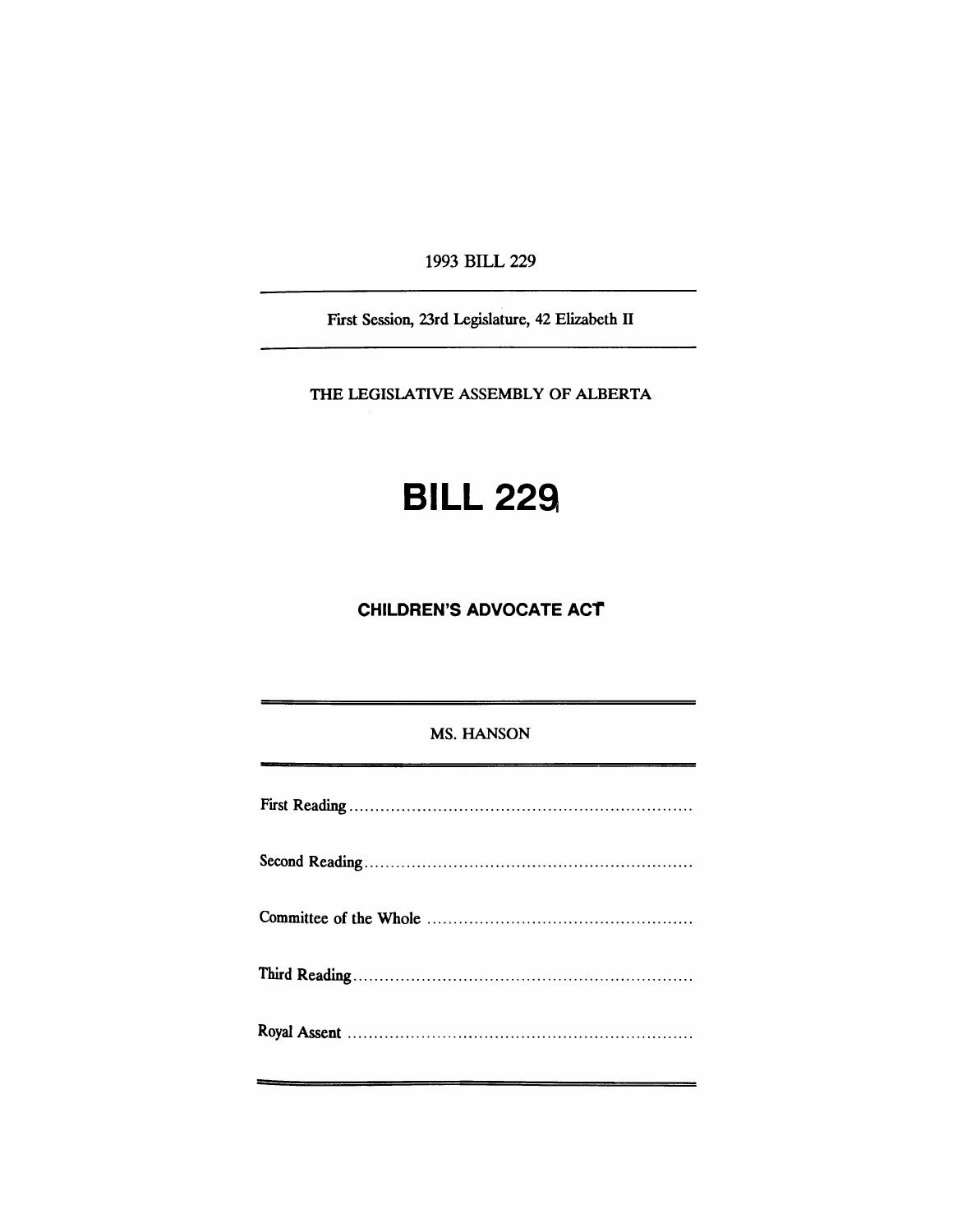*Bill* 229 *Ms. Hanson*

## **BILL 229**

#### 1993

#### CHILDREN'S ADVOCATE ACf

*(Assented to* , 1993)

HER MAJESTY, by and with the advice and consent of the Legislative Assembly of Alberta, enacts as follows:

Definition

#### 1 In this Act,

(a) "agency" means a Provincial agency as dermed in section 1 of the *Financial Administration Act* but does not include:

(i) the board of a university under the *Universities Act,*

(ii) the board of a public college under the *Colleges Act,*

(iii) the Governors of the Banff Centre for Continuing Education,

(iv) the board of management of a Provincial General Hospital under the *Provincial General Hospitals Act,*

(v) the board of a technical institute under the *Technical Institutes Act;*

(b) "department" means a department as defined in section 1 of *the Financial Administration Act;*

(c) "Minister" means a member of the Executive Council;

(d) "Select Standing Committee" means the Select Standing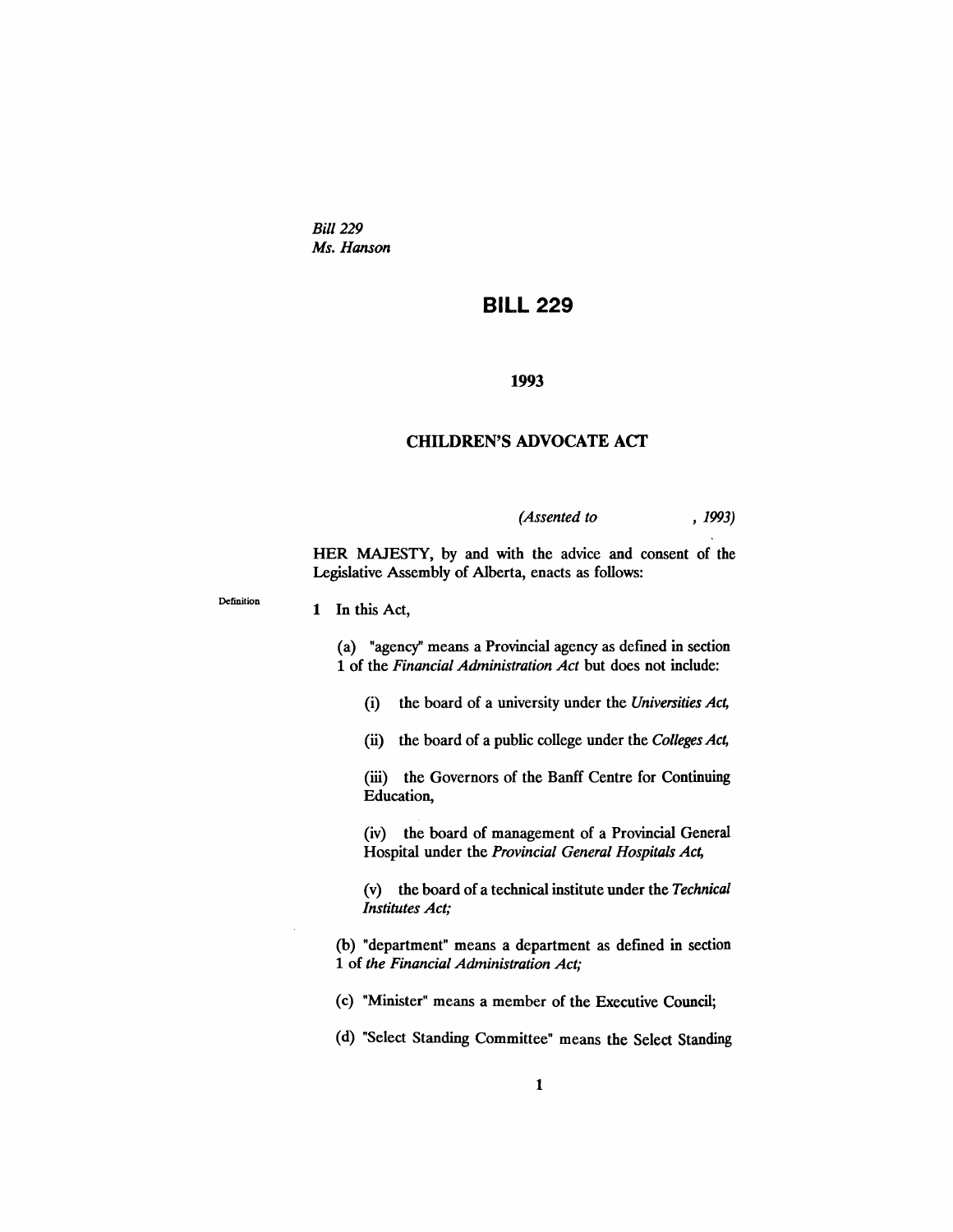Committee on Legislative Offices.

**Appointment** Restriction Term of office Resignation Suspension or removal from olfioe 2(1) There shall be appointed, as an officer of the Legislature, a commissioner called the Children's Advocate who shall be responsible to children receiving services under any Acts. (2) Subject to section 7, the Lieutenant Governor in Council shall appoint the Advocate on the recommendation of the Legislative Assembly. 3(1) The Advocate may not be a member of the Legislative Assembly and shall not hold any office of trust or profit, other than his office as Advocate, or engage in any occupation for reward outside the duties of his office. (2) The Advocate must be a Canadian citizen. 4 Unless his office sooner becomes vacant, a person appointed as Advocate holds office for 5 years, (a) from the date of his appointment under section 2, or (b) from the date his appointment under section  $7$  is confirmed under that section, and continues to hold office after the expiry of his term of office until he is reappointed, his successor is appointed or a period of 6 months has expired, whichever occurs first. 5 The Advocate may at any time resign his office by writing addressed to the Speaker of the Legislative Assembly or, if there is no Speaker or if the Speaker is absent from Alberta, to the Clerk of the Legislative Assembly. 6(1) On the recommendation of the Legislative Assembly, the Lieutenant Governor in Council may, at any time, suspend or remove the Advocate from his office for disability, neglect of duty, misconduct or bankruptcy. (2) At any time the Legislature is not in session the

Lieutenant Governor in Council, on the recommendation of the Select Standing Committee, may suspend the Advocate from office for disability, neglect of duty, misconduct or bankruptcy, but the suspension shall not continue in force beyond the end of the next ensuing session of the Legislature.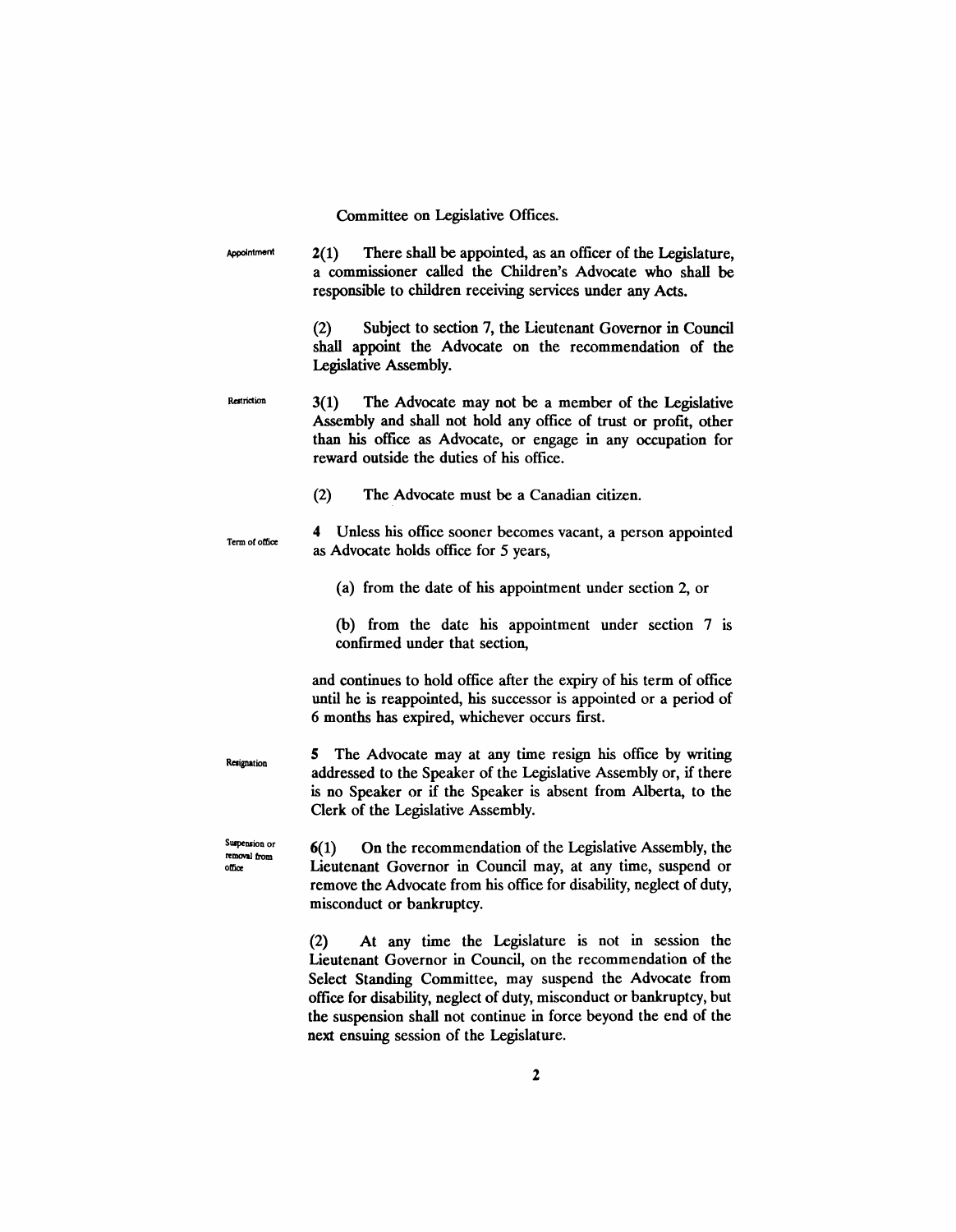Vacancy in office

7(1) H the Advocate dies, retires, resigns or is removed from office, the vacancy created shall be filled in accordance with this section.

(2) H a vacancy occurs while the Legislature is in session, but no recommendation is made by the Legislative Assembly before the close of that session, subsection (3) applies as if the vacancy had occurred while the Legislature was not in session.

(3) H a vacancy occurs while the Legislature is not in session, the Lieutenant Governor in Council, on the recommendation of the Select Standing Committee, may appoint an Advocate to fill the vacancy and unless his office sooner becomes vacant, the person so appointed holds office until his appointment is confirmed by the Legislative Assembly.

(4) If an appointment under subsection (3) is not confrrmed within 30 days after the commencement of the next ensuing regular session, the appointment lapses and there shall be deemed to be another vacancy in the office of Advocate.

8(1) Provided funds are allocated by the Legislative Assembly for the purpose, the Advocate shall be paid a salary at a rate set by the Select Standing Committee and the Select Standing Committee shall review that salary rate at least once a year.

(2) The Advocate shall receive similar benefits to those provided to Deputy Ministers.

Oath of office 9(1) Before entering on his duties, the Advocate shall take an oath that he will faithfully and impartially perform the duties of his office and that he will not, except in accordance with section 19(2) or section 22(3) and (4), divulge any information received by him under this Act.

> (2) The oath shall be administered by the Speaker of the Legislative Assembly or by the Clerk of the Legislative Assembly.

Office of the Advocate

**Salary** 

10(1) Provided funds are allocated by the Legislative Assembly for the purpose, there shall be a department of the public service of Alberta called the Office of the Children's Advocate consisting of the Advocate and the employees appointed pursuant to the *Public Service Act to* assist the Advocate in the efficient carrying out of his functions under this Act.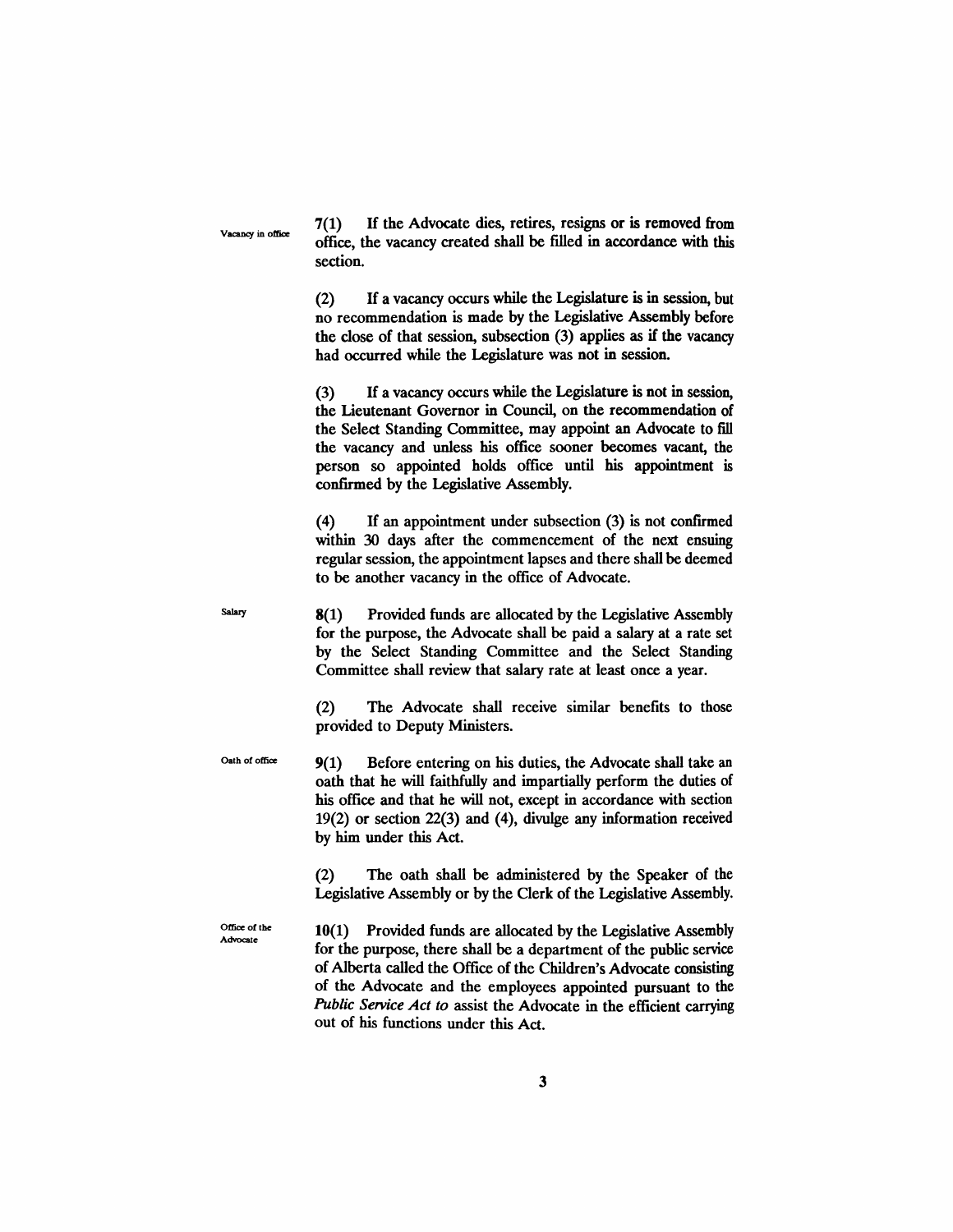(2) On the recommendation of the Advocate, the Select Standing Committee may order that

(a) any regulation, order or directive made under the *Financial Administration Act,* or

(b) any regulation, order, directive, rule, procedure, direction, allocation, designation or other decision under the *Public Service Act,*

be inapplicable to, or be varied in respect of, the Office of the Advocate or any particular employee or class of employees in the Office of the Advocate.

(3) An order made under subsection (2)(a) in relation to a regulation, order or directive made under the *Financial Administration Act* operates notwithstanding that Act.

(4) The *RegulationsAct* does not apply to orders made under subsection (2).

(5) The chairman of the Select Standing Committee shall lay a copy of each order made under subsection (2) before the Assembly if it is then sitting or, if it is not then sitting, within 15 days after the commencement of the next sitting.

(6) Every person holding an office or appointment under the Advocate shall, before he begins to perform his duties under this Act, take an oath, to be administered by the Advocate, that he will not divulge any information received by him under this Act except for the purpose of giving effect to this Act.

10(1) The Advocate shall submit annually to the Select Standing Committee in respect of each fIscal year an estimate of the sum that will be required to be provided by the Legislature to defray the several charges and expenses of the Office of the Advocate in that fiscal year.

(2) The Select Standing Committee shall review each estimate submitted pursuant to subsection (1) and, on completion of the review, the chairman of the Committee shall transmit the estimate to the Provincial Treasurer for presentation to the Assembly.

11(1) It is the function and duty of the Advocate to investigate any decision or recommendation made, including any

Financing of operations

**Function**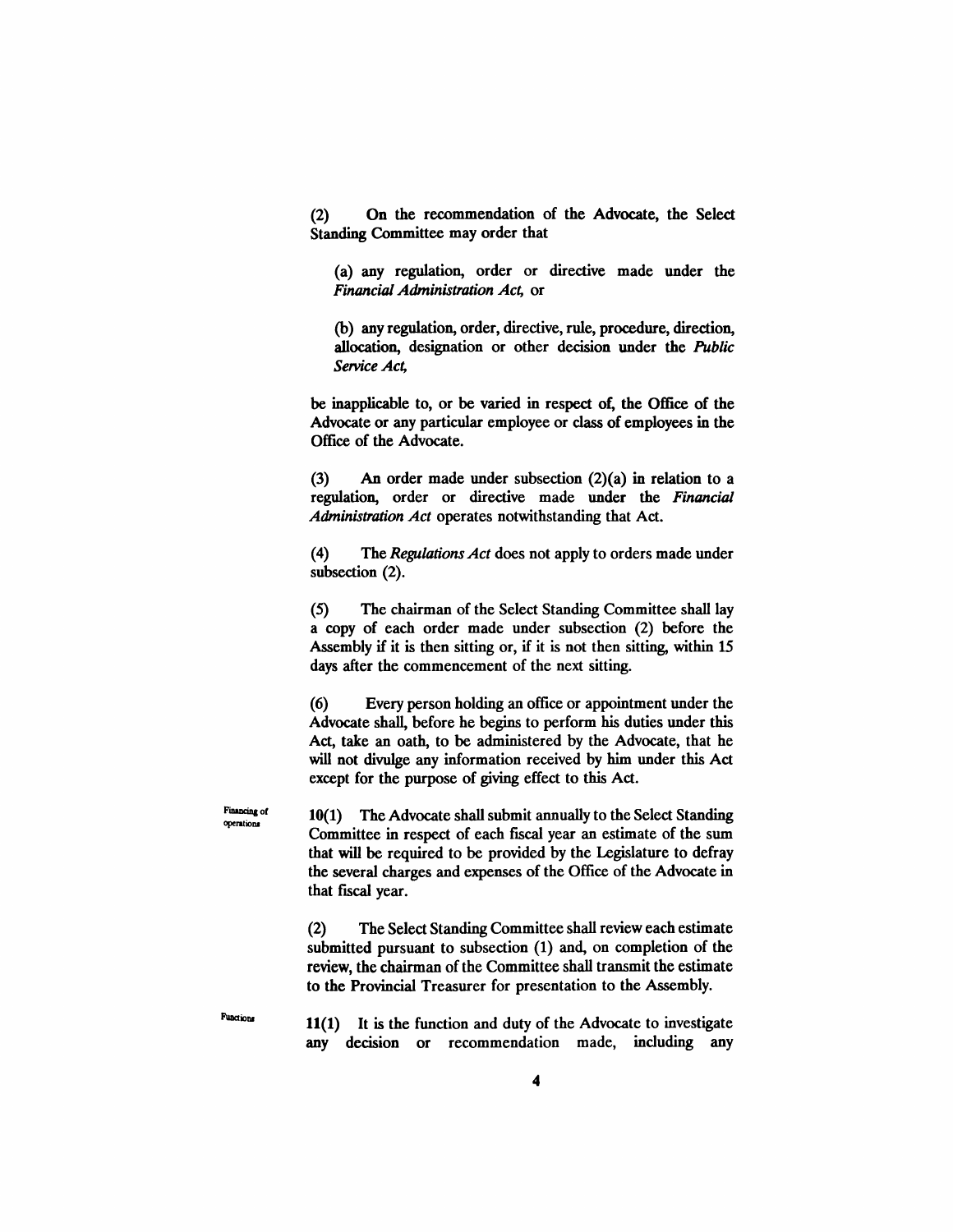recommendation made to a Minister, or any act done or omitted, relating to a child receiving services under any Act, in or by any person or body of persons in his or its personal capacity, in or by any department or agency, or by any officer, employee or member thereof in the exercise of any power or function conferred on him by any enactment.

(2) The Advocate may make an investigation either on a complaint made to him by any person or of his own motion, and he may commence an investigation notwithstanding that the complaint may not on its face be against a decision, recommendation, act or omission as mentioned in subsection (1).

(3) The powers and duties conferred on the Advocate by this Act may be exercised and performed notwithstanding any provision in any Act to the effect

(a) that any decision, recommendation, act or omission mentioned in subsection (1) is fmal,

(b) that no appeal lies in respect thereof, or

(c) that no proceeding or decision of the person or organization whose decision, recommendation, act or omission it is shall be challenged, reviewed, quashed or called in question.

(4) Without limiting subsection (1), any committee of the Legislative Assembly may at any time refer to the Advocate, for investigation and report by him, any petition that is before that committee for consideration or any matter to which the petition relates and, in that case, the Advocate shall

(a) subject to any special directions of the committee, investigate the matter so referred to him so far as it is within his jurisdiction, and

(b) make any report to the committee that he thinks fit, but nothing in section 14, 20 or 21 applies in respect of any investigation or report made under this subsection.

(5) Without limiting subsection (1), a Minister may at any time by order refer any matter to the Advocate for investigation and report by him and, in that case, the Advocate may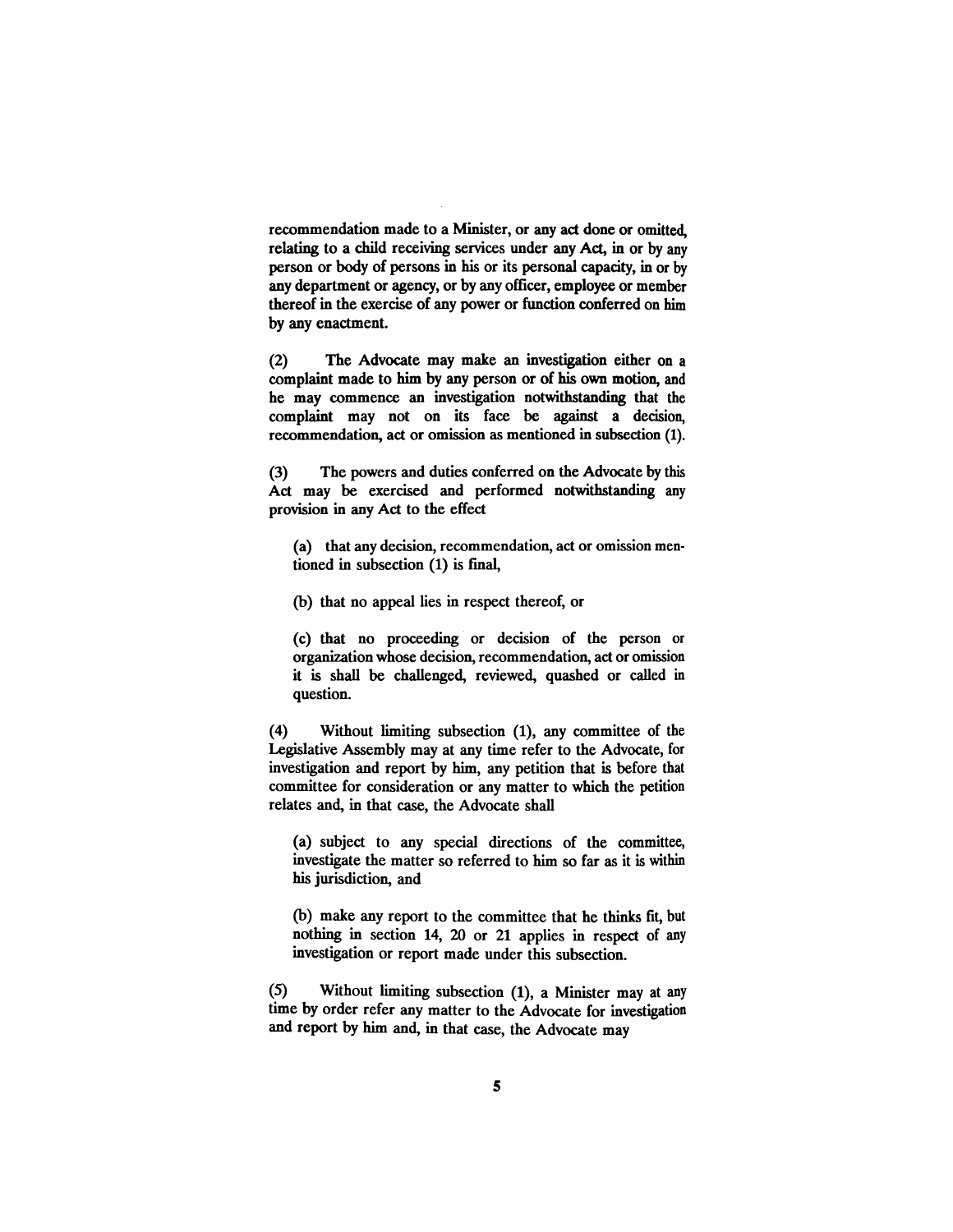(a) subject to any special directions of the Minister, investigate the matter so referred to him so far as it is within his jurisdiction, and

(b) make any report to the Minister that he thinks fit,

but nothing in section 14, 20 or 21 applies in respect of any investigation or report made under this subsection.

(6) An order made by a Minister under subsection (5) shall be published forthwith in The Alberta Gazette.

12(1) Nothing in this Act authorizes the Advocate to investigate

(a) any decision, recommendation, act or omission in respect of which there is under any Act a right of appeal or objection or a right to apply for a review on the merits of the case to any court or to any tribunal constituted by or under any Act until after that right of appeal or objection or application has been exercised in the particular case or until after the time prescribed for the exercise of that right has expired, or

(b) any decision, recommendation, act or omission of any person acting as a solicitor for the Crown or acting as counsel for the Crown in relation to any proceedings.

(2) If any question arises as to whether the Advocate has jurisdiction to investigate any case or class of cases under this Act, he may, if he thinks fit, apply to the Court of Queen's Bench for a declaratory order determining the question.

Complaint to Advocate

Jurisdiction restricted

> 13 Notwithstanding any Act, when a letter of complaint is received by

(a) a young offender in custody on a charge or after conviction of any offence, or

(b) a patient of:

(i) a facility within the meaning of the *Mental Health Act,* or

 $(ii)$  a place established under section 3(1) of that Act,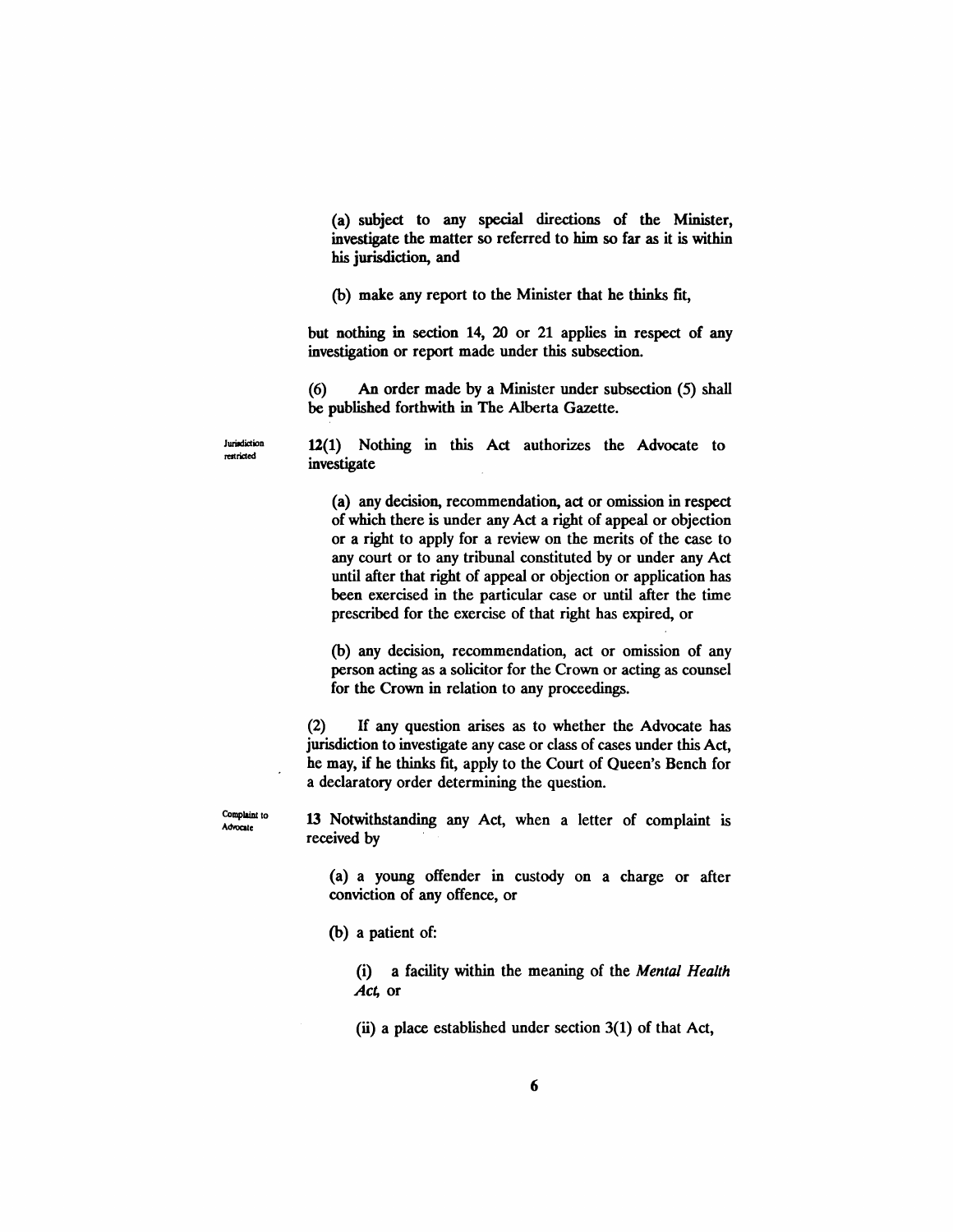(C) is addressed to the Advocate,

it shall be immediately forwarded, unopened, to the Advocate by the person for the time being in charge of the place or institution where the writer of the letter is detained or of which he is a patient.

Refusal to investigate 14(1) If in the course of the investigation of any complaint it appears to the Advocate

> (a) that under the law or existing administrative practice there is an adequate remedy, other than the right to petition the Legislature, for the complainant, whether or not he has availed himself of it, or

> (b) that, having regard to all the circumstances of the case, any further investigation is unnecessary,

he may in his discretion refuse to investigate the matter further.

(2) The Advocate may, in his discretion, refuse to investigate or cease to investigate any complaint if in his opinion,

(a) the subject matter of the complaint is trivial,

(b) the complaint is frivolous or vexatious or is not made in good faith, or

(c) the complainant has not a sufficient personal interest in the subject matter of the complaint.

(3) When the Advocate decides not to investigate or to cease to investigate a complaint, he shall inform the complainant of his decision and he may, if he thinks fit, state his reasons for his decision.

Notice of investigation 15(1) Before investigating any matter under this Act, the Advocate shall inform the deputy minister of the department or the administrative head of the agency affected, as the case may be, of his intention to make the investigation.

(2) The Advocate may, in his discretion, at any time during or after an investigation consult any Minister who is concerned in the matter of the investigation.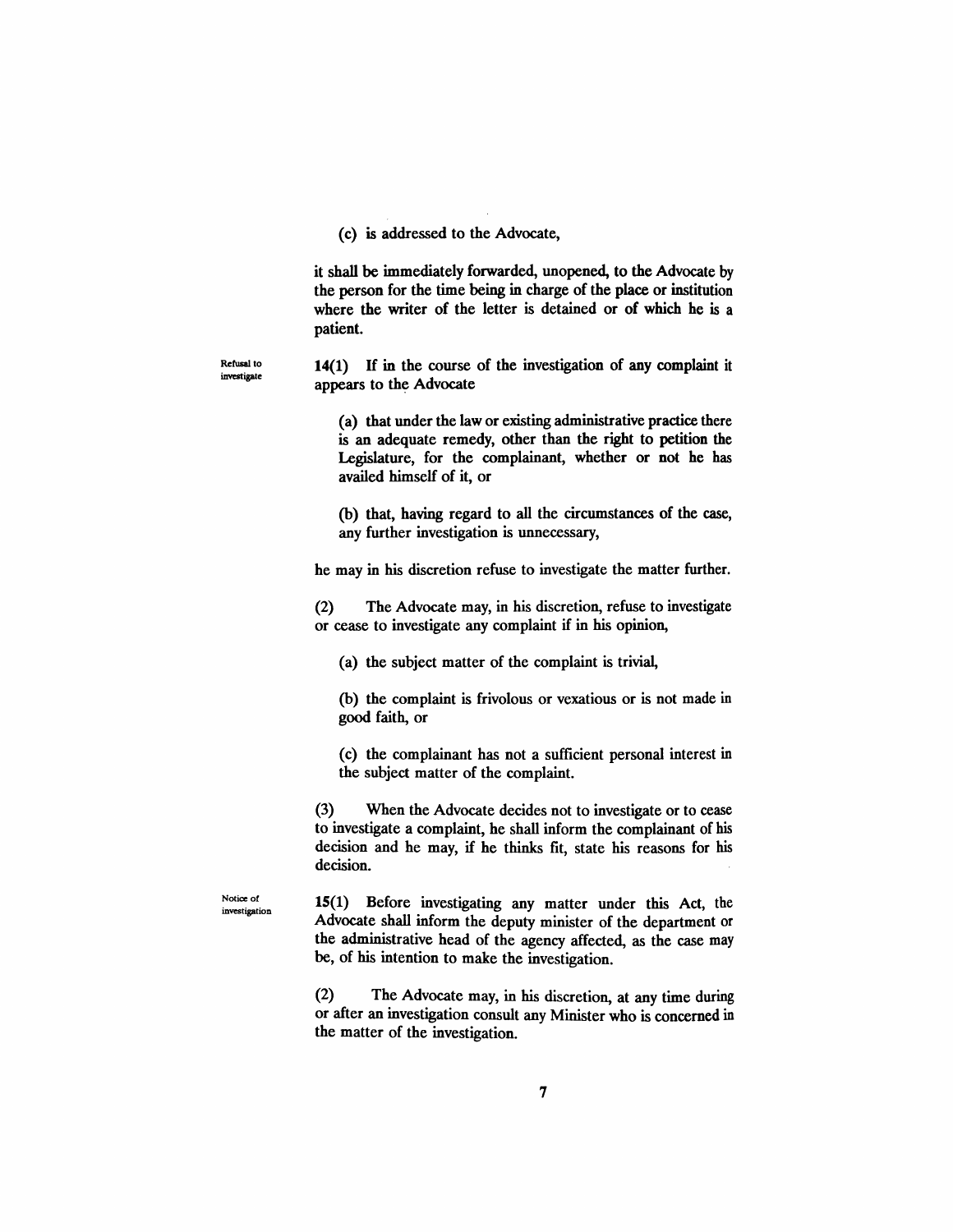(3) H, during or after an investigation, the Advocate is of the opinion that there is evidence of any breach of duty or misconduct on the part of any officer or employee of any department or agency, he shall refer the matter to the deputy minister of the department or the administrative head of the agency, as the case may be.

16(1) Every investigation by the Advocate under this Act shall be conducted in private.

(2) The Advocate may hear or obtain information from any persons he thinks fit and he may make inquiries he thinks fit.

(3) Subject to section 27(3), it is not necessary for the Advocate to hold any hearing and no person is entitled as of right to be heard by the Advocate.

(4) Subject to this Act and any rules made under section 28, the Advocate may regulate his procedure in any manner he thinks fit.

Evidence at investigation

Conduct all investigation

> 17(1) Subject to this section and section 18, the Advocate may require any person who, in his opinion, is able to give any information relating to any matter being investigated by him

(a) to furnish the information to him, and

(b) to produce any document, paper or thing that in his opinion relates to the matter being investigated and that may be in the possession or under the control of that person,

whether or not that person is an officer, employee or member of a department or agency and whether or not the document, paper or thing is in the custody or under the control of a department or agency.

(2) When the Advocate requires the production of a document, paper or thing under subsection (1), he may require it to be produced at a place designated by him and may require that it be left in his possession for the purposes of his investigation but, on the request of the deputy minister of the department or the administrative head of the agency, the Advocate shall return the document, paper or thing to the department or agency as quickly as possible, but not later than 48 hours after the receipt of the request, subject to his right to again require its production

8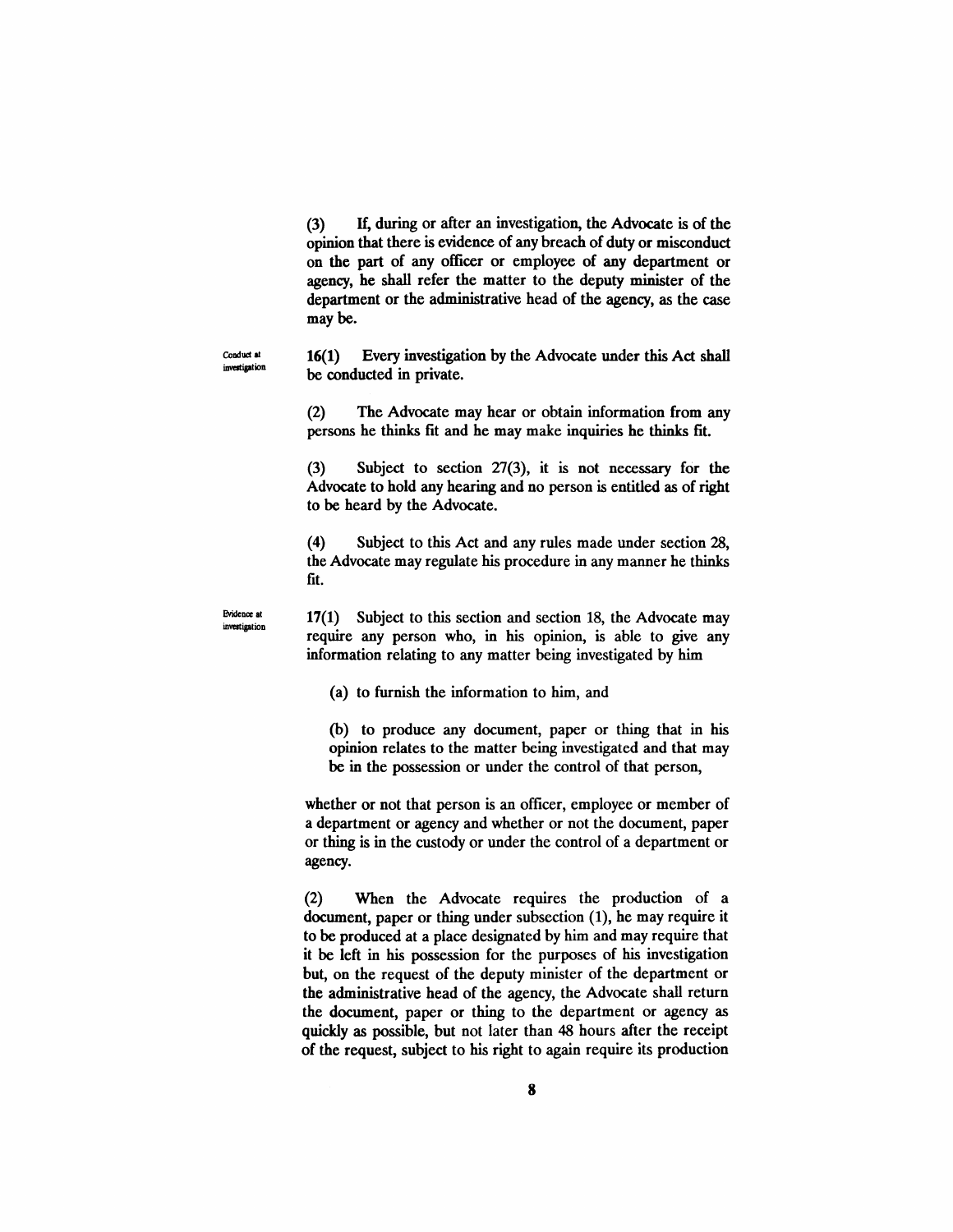in accordance with this section.

(3) The Advocate may summon before him and examine on oath

(a) any person who is an officer or employee or member of any department or agency and who in the Advocate's opinion is able to give any information mentioned in subsection (1),

(b) any complainant, and

(c) any other person who in the Advocate's opinion is able to give any information mentioned in subsection (1),

and for that purpose may administer an oath.

(4) Subject to subsection (5), a person who is bound by an Act to maintain secrecy in relation to, or not to disclose, any matter is not required to

(a) supply any information to or answer any question put by the Advocate in relation to that matter, or

(b) produce to the Advocate any document, paper or thing relating to it,

if compliance with that requirement would be in breach of the obligation of secrecy or non-disclosure.

(5) With the prior consent in writing of a complainant, any person to whom subsection (4) applies may be required by the Advocate to supply information or answer any question or produce any document, paper or thing relating only to the complainant, and it is the duty of the person to comply with the requirement.

(6) Every person has the same privileges in relation to the giving of information, the answering of questions and the production of documents, papers and things under this Act as witnesses have in any court.

(7) Except on the trial of a person for perjury, no statement made or answer given by that or any other person in the course of an inquiry by or any proceedings before the Advocate is admissible in evidence against any person in any court or at any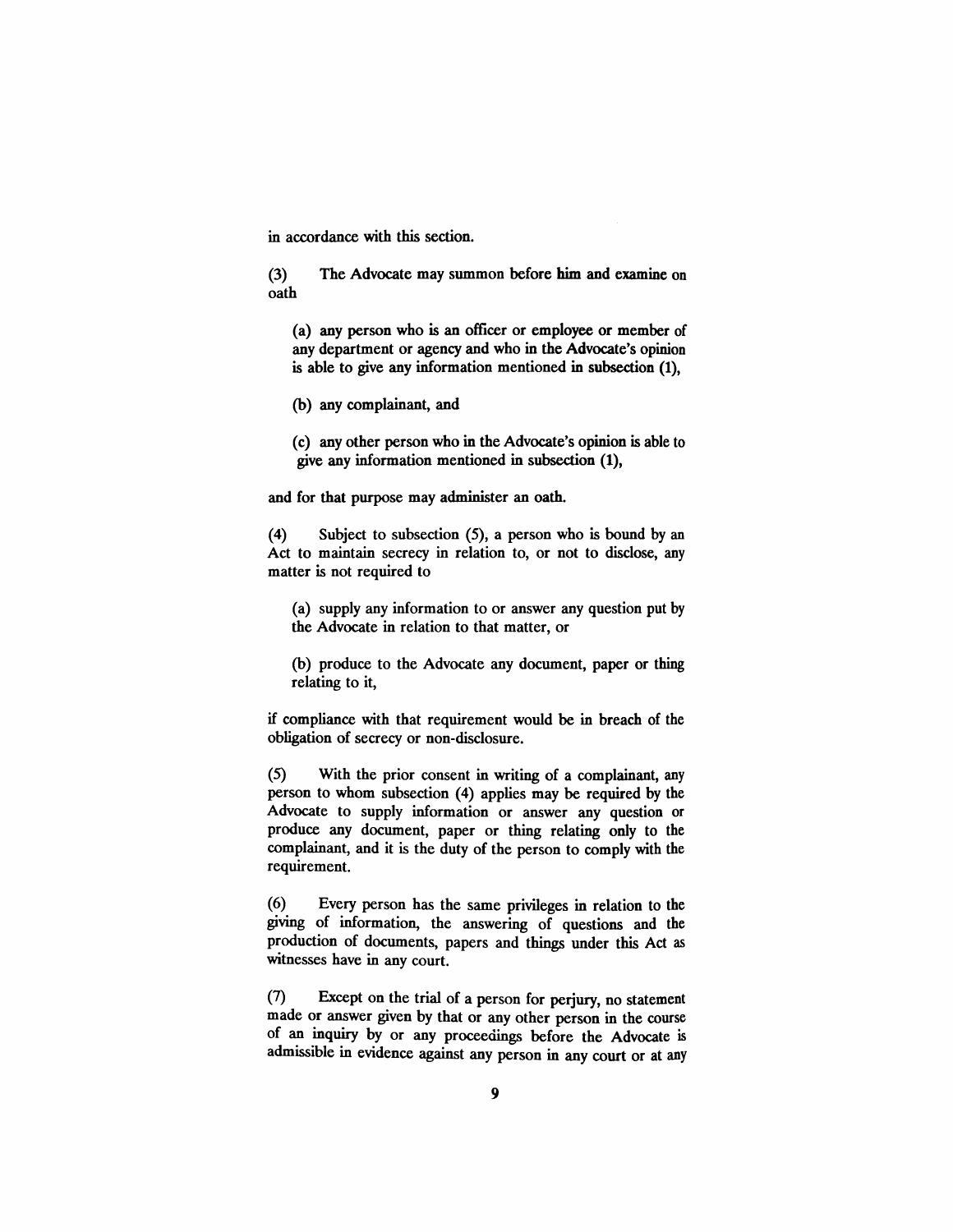inquiry or in any other proceedings, and no evidence in respect of proceedings before the Advocate shall be given against any person.

(8) No person is liable to prosecution for an offence against any Act by reason of his compliance with any requirement of the Advocate under this section.

Disclosurer metricied

18(1) When the Attorney General certifies that the giving of any restricted information or the answering of any question or the production for any document, paper or thing might involve the disclosure of

(a) the deliberations of the Executive Council, or

(b) proceedings of the Executive Council or a committee of it relating to matters of a secret or confidential nature and would be injurious to the public interest,

the Advocate shall not require the information or answer to be given or, as the case may be, the document, paper or thing to be produced, but shall report the giving of the certificate to the Legislature.

(2) Subject to subsection (1), the rule of law that authorizes or requires the withholding of any document, paper or thing, or the refusal to answer any question, on the ground that the disclosure of the document, paper or thing or the answering of the question would be injurious to the public interest, does not apply in respect of any investigation by or proceedings before the Advocate.

(3) Nothing in this Act authorizes the Advocate to require any person to produce a pre-sentence report or to furnish any information contained in or relating to a pre-sentence report.

Maintenance of IeCreCy

19(1) The Advocate and every person holding an office or appointment under him shall maintain secrecy in respect of all matters that come to their knowledge in the exercise of their functions.

(2) Notwithstanding subsection (1), the Advocate may disclose in any report made by him under this Act any matters that in his opinion ought to be disclosed in order to establish grounds for his conclusions and recommendations.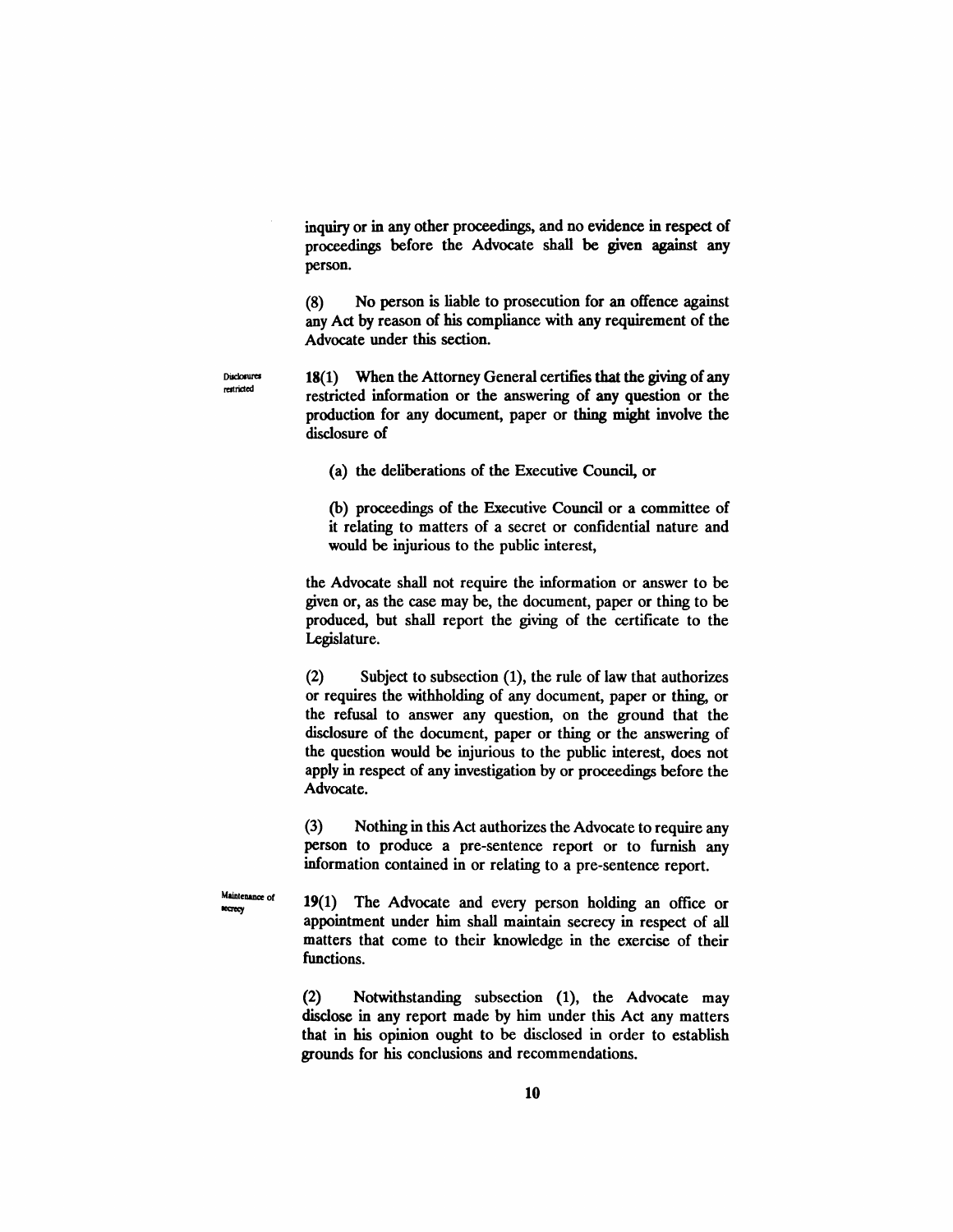Procedure after

Procedure after  $20(1)$  This section applies when, after making an investigation investigation under this Act, the Advocate is of the opinion that the decision, recommendation, act or omission that was the subject matter of the investigation

(a) appears to have been contrary to law,

(b) was unreasonable, unjust, oppressive or improperly discriminatory or was in accordance with a rule of law, a provision of any Act or a practice that is or may be unreasonable, unjust, oppressive or improperly discriminatory,

(c) was based wholly or partly on a mistake of law or fact, or

(d) was wrong.

(2) This section also applies when the Advocate is of the opinion:

(a) that in the making of the decision or recommendation, or in the doing or omission of the act, a discretionary power has been exercised

- (i) for an improper purpose,
- (ii) on irrelevant grounds, or

(iii) on the taking into account of irrelevant considerations, or

(b) that, in the case of a decision made in the exercise of a discretionary power, reasons should have been given for the decision.

(3) If, when this section applies, the Advocate is of the opinion:

(a) that the matter should be referred to the appropriate authority for further consideration,

- (b) that the omission should be rectified,
- (c) that the decision should be cancelled or varied,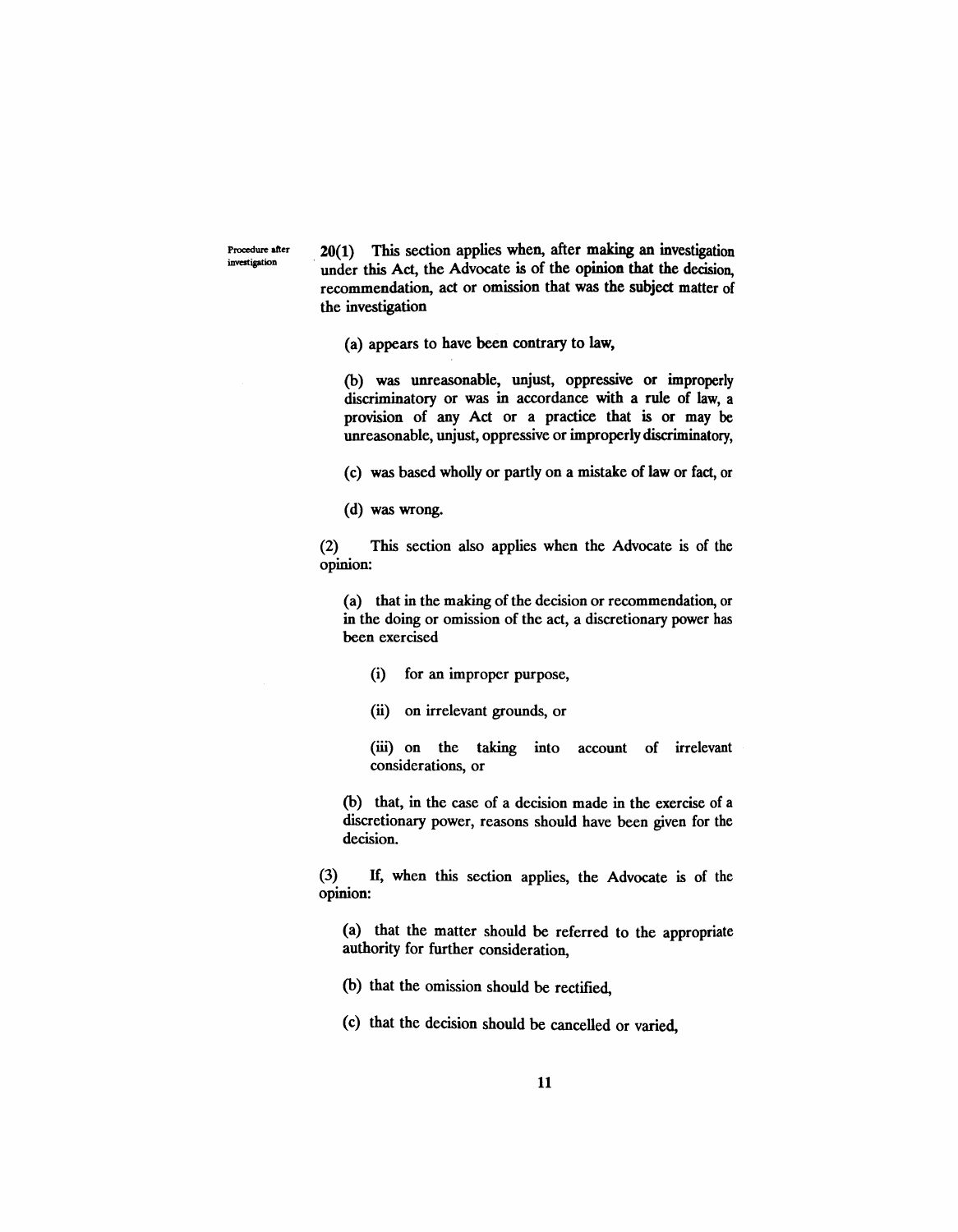(d) that any practice on which the decision, recommendation, act or omission was based should be altered.

(e) that any law on which the decision, recommendation, act or omission was based should be reconsidered,

(I) that reasons should have been given for the decision, or

(g) that any other steps should be taken,

the Advocate shall report his opinion and his reasons for it to the appropriate Minister and to the department or agency concerned, and may make any recommendations he thinks fit and in that case he may request the department or agency to notify him within a specified time of the steps, if any, that it proposes to take to give effect to his recommendations.

(4) If within a reasonable time after the report is made no action is taken which seems to the Advocate to be adequate and appropriate, the Advocate, in his discretion after considering the comments, if any, made by or on behalf of the department or agency affected, may send a copy of the report and recommendations to the Lieutenant Governor in Council and may thereafter make any report to the Legislature on the matter that he thinks fit.

(5) The Advocate shall attach to every report sent or made under subsection (4) a copy of any comments made by or on behalf of the department or agency concerned.

Results of investigation to a>mplainant

21(1) If the Advocate makes a recommendation under section 20(3) and no action that seems to the Advocate to be adequate and appropriate is taken on the recommendation within a reasonable time, the Advocate shall inform the complainant of his recommendation and make whatever comments on the matter he thinks fit.

(2) The Advocate shall in any case inform the complainant, in the manner and at the time he thinks proper, of the result of the investigation.

Other inquiries

22(1) No report or recommendation of the Advocate and no investigation or other proceeding under this Act leading to a report or recommendation of the Advocate shall be made the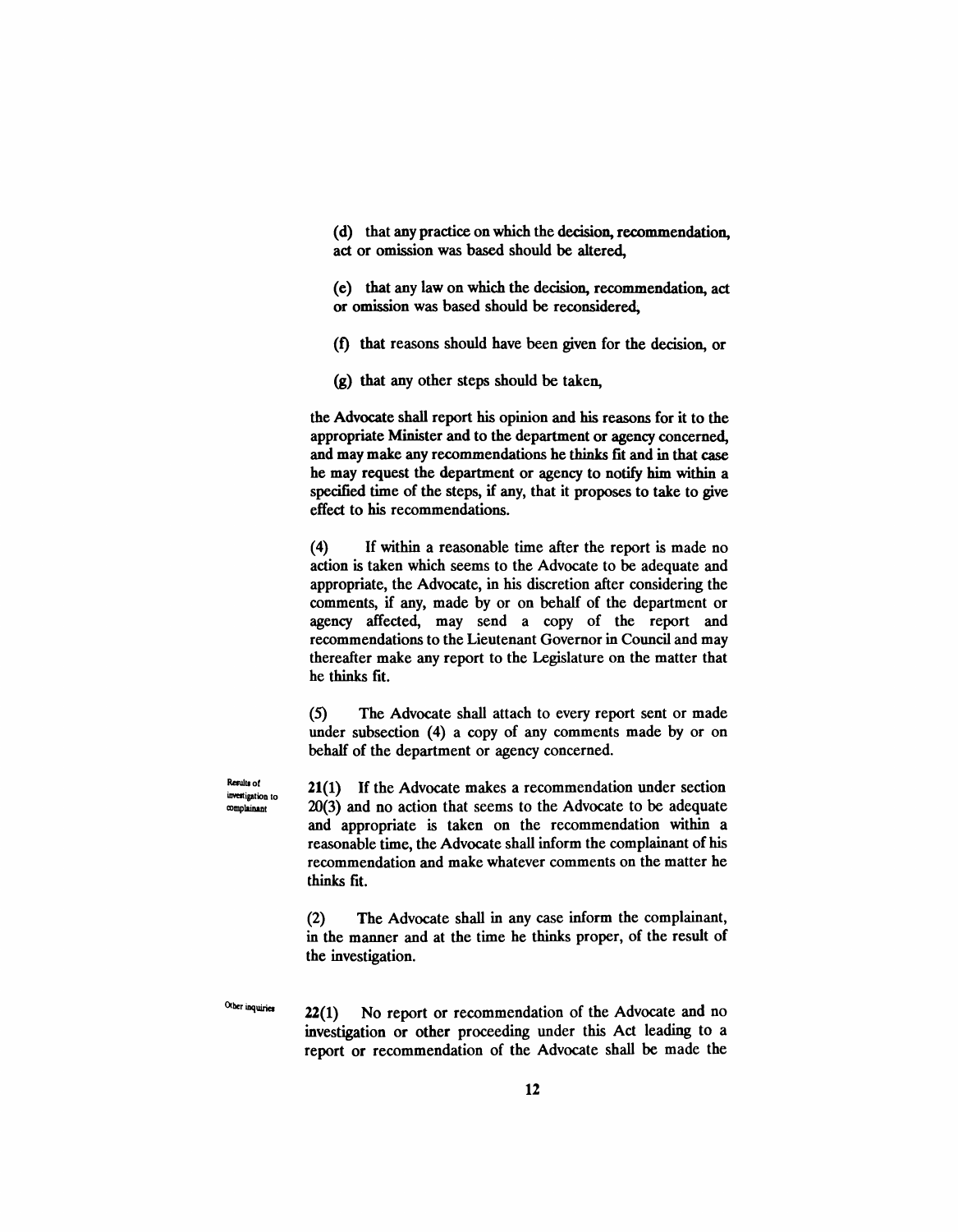subject of

- (a) an inquiry under the *Public Inquiries Act,* or
- (b) an inquiry, investigation, review or hearing by any person, or

body pursuant to any other Act.

(2) Subsection (1) does not apply to an inquiry, investigation, review or hearing conducted by

(a) the Legislative Assembly,

(b) a committee of members of the Legislative Assembly appointed by a resolution of the Legislative Assembly,

(c) a commissioner under the *Public Inquiries Act,* if a resolution of the Legislative Assembly authorized the Lieutenant Governor in Council to make an order for the inquiry under that Act, or

(d) any other person or body appointed by a resolution of the Legislative Assembly,

and any resolution made under clause (b), (c) or (d) shall prescribe the terms of reference of the inquiry, investigation, review or hearing.

(3) Notwithstanding section 19 or any oath taken under section 9 or 10 but subject to subsection (4),

(a) the Advocate or a former Advocate, or

(b) any person who holds or formerly held an office or appointment wider the Advocate or a former Advocate,

is a compellable witness in any inquiry, investigation, review or hearing mentioned in subsection (2) in respect of matters that came to his knowledge in the course of the administration of this Act.

(4) The Advocate or any other person mentioned in subsection (3) who is a witness in any inquiry, investigation, review or hearing mentioned in subsection (2)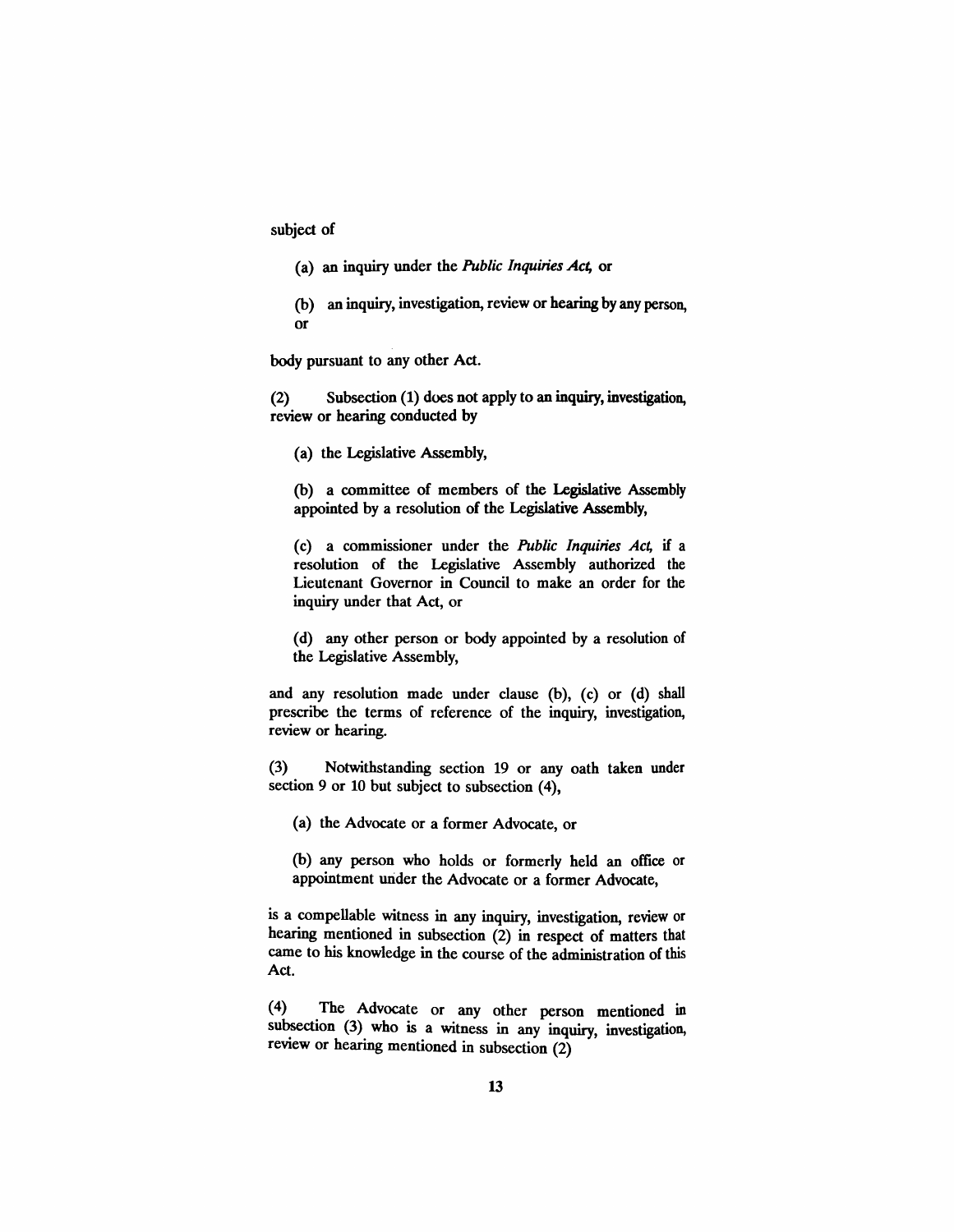(a) shall not answer any question or be compelled to answer any question, and

(b) shall not produce or be compelled to produce any document, paper or thing,

when the Advocate or counsel on his behalf objects on the ground that the answer, document, paper or thing relates to matters of a secret and confidential nature.

(5) When a former Advocate or any person who holds or formerly held an office or appointment under the Advocate or a former Advocate is summoned as a witness in an inquiry, investigation, review or hearing mentioned in subsection (2), the person who summoned that witness shall forthwith give notice of that fact to the Advocate that is sufficient in the circumstances to enable him. to appear and to make objections in respect of the witness's testimony pursuant to subsection (4).

Proceedings not subject to review 23 No proceedings of the Advocate shall be held bad for want of form and, except on the ground of lack of jurisdiction, no proceedings or decision of the Advocate shall be challenged, reviewed, quashed or called in question in any court.

Proceedings privileged

24(1) No proceedings lie against the Advocate or against any person holding an office or appointment under the Advocate for any thing he may do or report or say in the course of the exercise or intended exercise of his functions under this Act, unless it is shown that he acted in bad faith.

(2) Neither the Advocate nor any person holding an office or appointment under the Advocate shall be called on to give evidence in any court or in any proceedings of a judicial nature in respect of any thing coming to his knowledge in the exercise of his functions under this Act.

(3) Any thing said or any information supplied or any document, paper or thing produced by any person in the course of any inquiry by or proceedings before the Advocate under this Act is privileged in the same manner as if the inquiry or proceedings were proceedings in a court.

(4) For the purposes of the *Defamation Act* any report made by the Advocate under this Act shall be deemed to be privileged and a fair and accurate report on it in a newspaper or a broadcast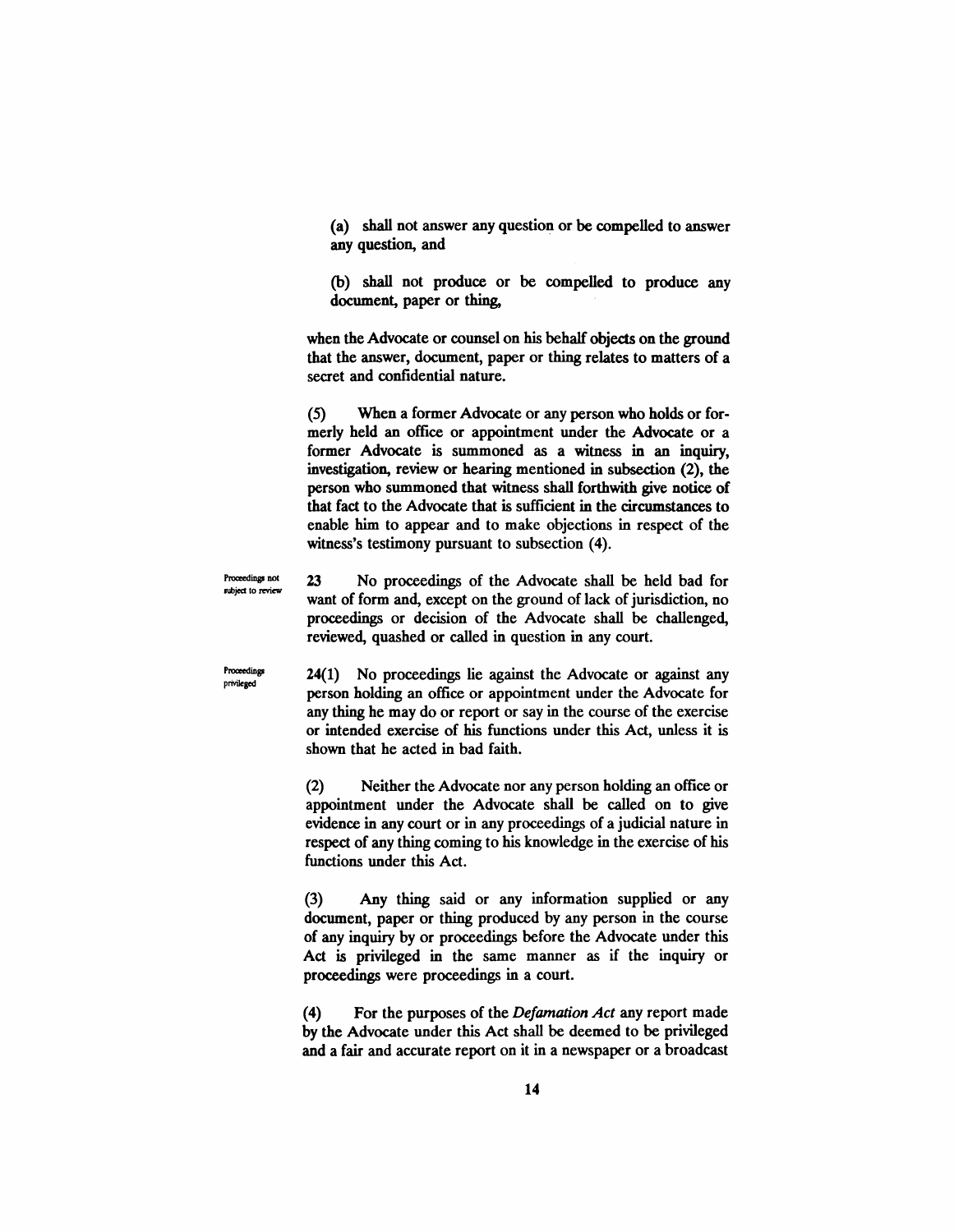shall be deemed to be privileged.

Entry of premises  $25(1)$  For the purposes of this Act, the Advocate may at any time enter on any premises occupied by any department or agency and inspect the premises and, subject to sections 17 and 18, carry out in those premises any investigation that is within his jurisdiction.

> (2) Before entering on any premises pursuant to subsection (1), the Advocate shall notify the deputy minister of the department or, as the case may require, the administrative head of the agency that occupies the premises of his intention to do so.

Delegation of powers 26(1) With the prior approval of the Select Standing Committee, the of Advocate may, by writing under his hand, delegate to any person holding any office under him any of his powers under this Act, except this power of delegation and the power to make any report under this Act.

> (2) A delegation may be made to a specified person or to the holder for the time being of a specified office or to the holders of offices of a specified class.

> (3) Every delegation is revocable at will and no delegation prevents the exercise of any power by the Advocate.

> (4) A delegation may be made subject to any restrictions and conditions the Advocate thinks fit, and may be made either generally or in relation to any particular case or class of cases.

> (5) Until a delegation is revoked, it continues in force according to its tenor and, in the event of the Advocate by whom it was made ceasing to hold office, continues to have effect as if made by his successor.

> (6) Any person purporting to exercise any power of the Advocate by virtue of such a delegation shall, when required to do so, produce evidence of his authority to exercise the power.

Annual report

27(1) The Advocate shall in each year make a report to the Legislature on the exercise of his functions under this Act.

(2) The Advocate may, from time to time, in the public interest or in the interests of any person or department or agency publish reports relating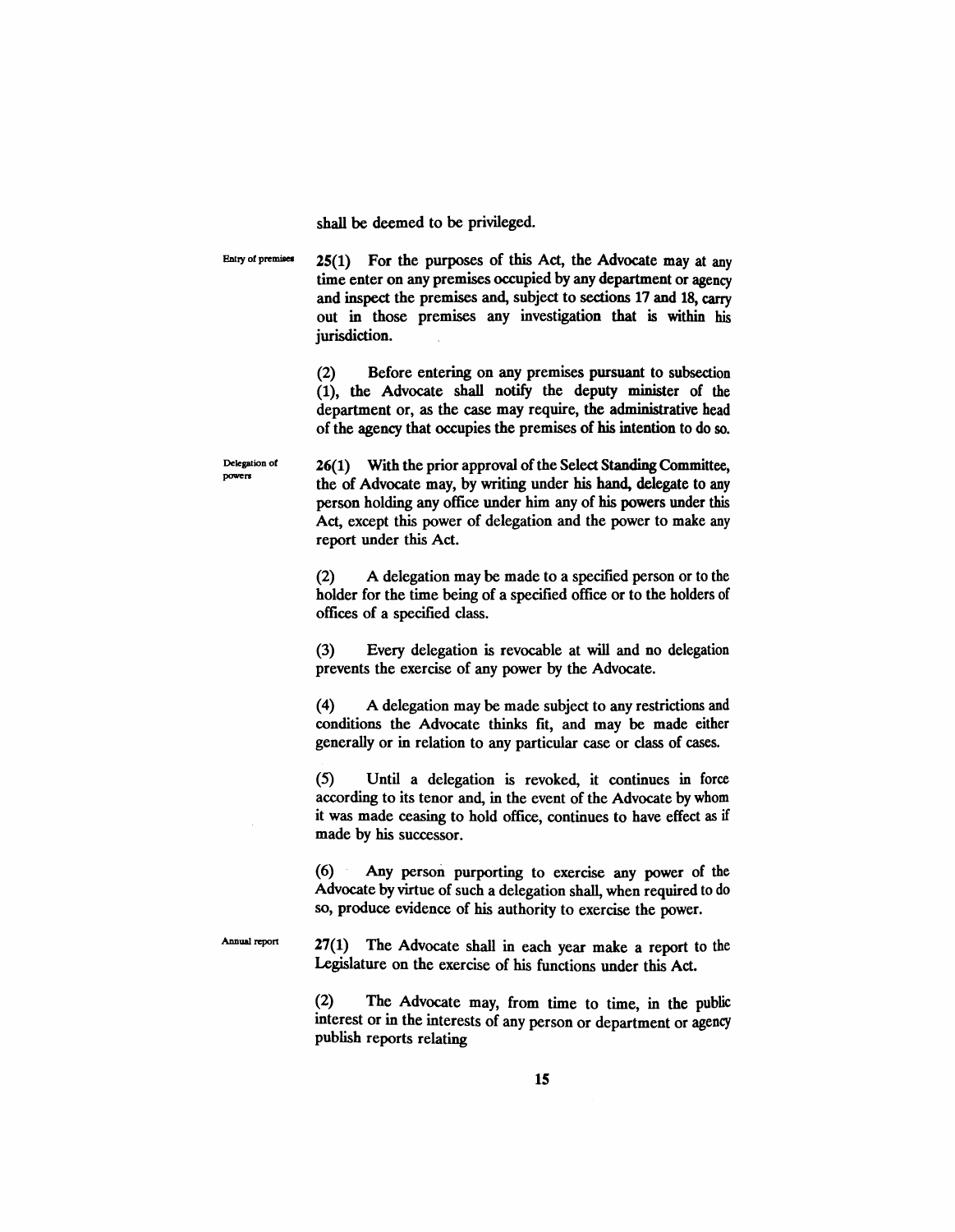(a) generally to the exercise of his functions under this Act, or

(b) to any particular case investigated by him,

whether or not the matters to be dealt with in any such report have been the subject of a report to the Legislature.

(3) The Advocate shall not, in a report made under this section, express any opinion or make any comment that is adverse to

(a) any department or any officer or employee of a department,

- (b) any agency or any member or employee of an agency, or
- (c) any other person or group of persons,

unless prior to making the report to the Legislature or publishing the report pursuant to subsection (2), as the case may be, the Advocate has given that department, agency, officer, member, employee, person or group of persons an opportunity to know the nature of the opinion or comment and to make representations to him in respect of it either personally or by counsel.

Rules for guidance 28 The Legislative Assembly may

(a) of its own volition, or

(b) on the recommendation of the Select Standing Committee,

make rules for the guidance of the Advocate in the exercise of his functions and duties.

Storage of and Norther of and **29(1)** The Advocate may place any file relating to a complaint made to or an investigation made by the Advocate in the Provi ncial Archives of Alberta at any time after 2 years have elapsed from the date on which the file was closed, if access to the public records in the area in which the files are placed is prohibited or restricted by regulations under section 21 of the *Department of Public Woria, Supply and Services Act.*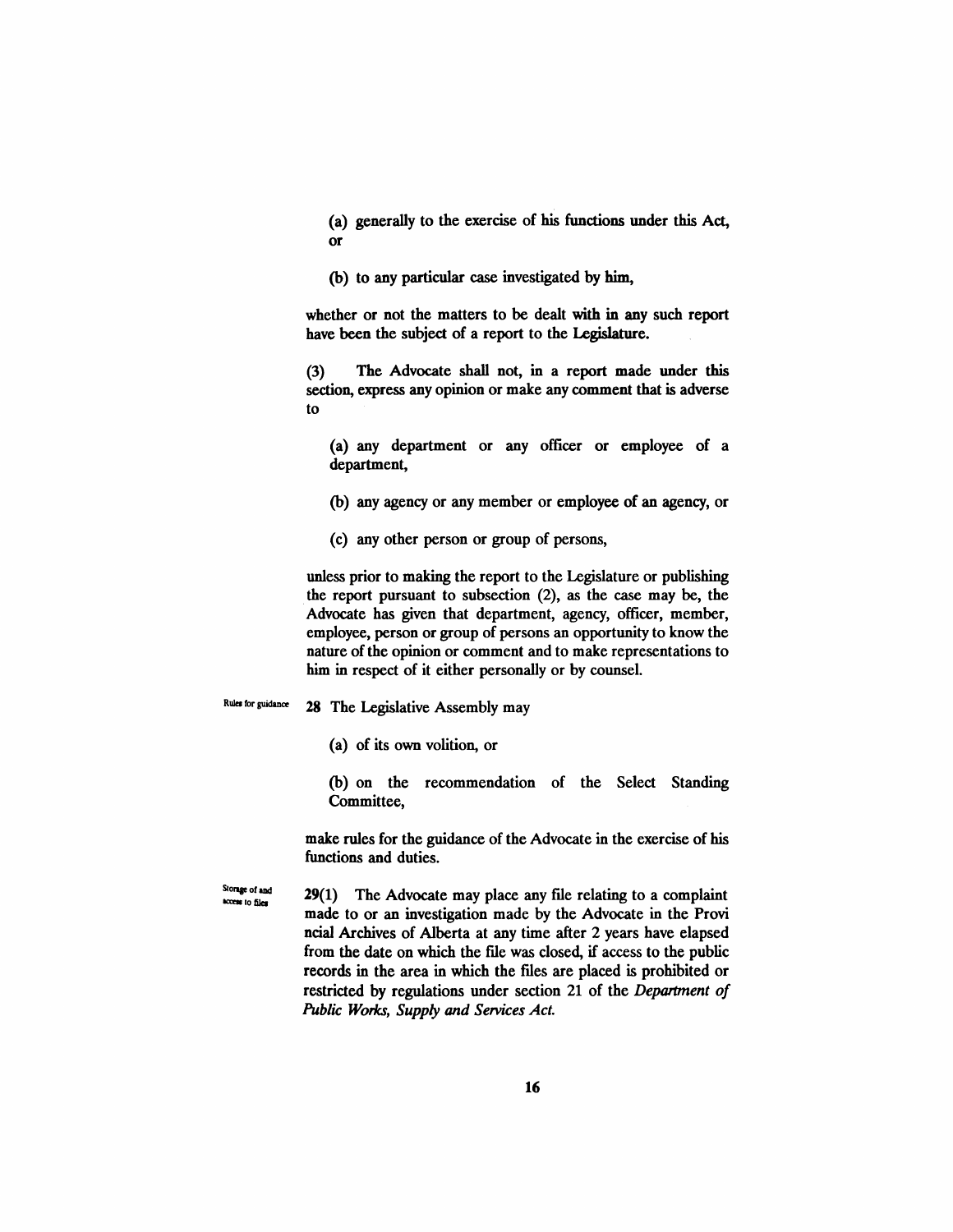(2) After 6 years have elapsed from the date on which it is closed

(a) a file relating to a complaint for which the Advocate declined to accept jurisdiction may be destroyed, and

(b) any other file made by the Advocate relating to a complaint or investigation under this Act may, after it is microftlmed, be destroyed and the microfilm stored in the Provincial Archives.

(3) No person, other than the Advocate and the staff of the Office of the Advocate, shall have access to the information contained in a file or a microftlm of a file stored in the Provincial Archives under this section.

Offences and penalties

#### 30 Any person who,

(a) without lawful justification or excuse, wilfully obstructs, hinders or resists the Advocate or any other person in the exercise of his powers under this Act,

(b) without lawful justification or excuse, refuses or wilfully fails to comply with any lawful requirement of the Advocate or any other person under this Act, or

(c) wilfully makes a false statement to or misleads or attempts to mislead the Advocate or any other person in the exercise of his powers under this Act,

is guilty of an offence and is liable to a fine of not more than \$1000 and in default of payment to imprisonment for a term not exceeding 3 months.

Other laws

31 The provisions of this Act are in addition to the provisions of any other Act or any rule of law under which

(a) any remedy or right of appeal or objection is provided for any person, or

(b) any procedure is provided for the inquiry into or investigation of any matter,

and nothing in this Act limits or affects any such remedy or right of appeal or objection or procedure.